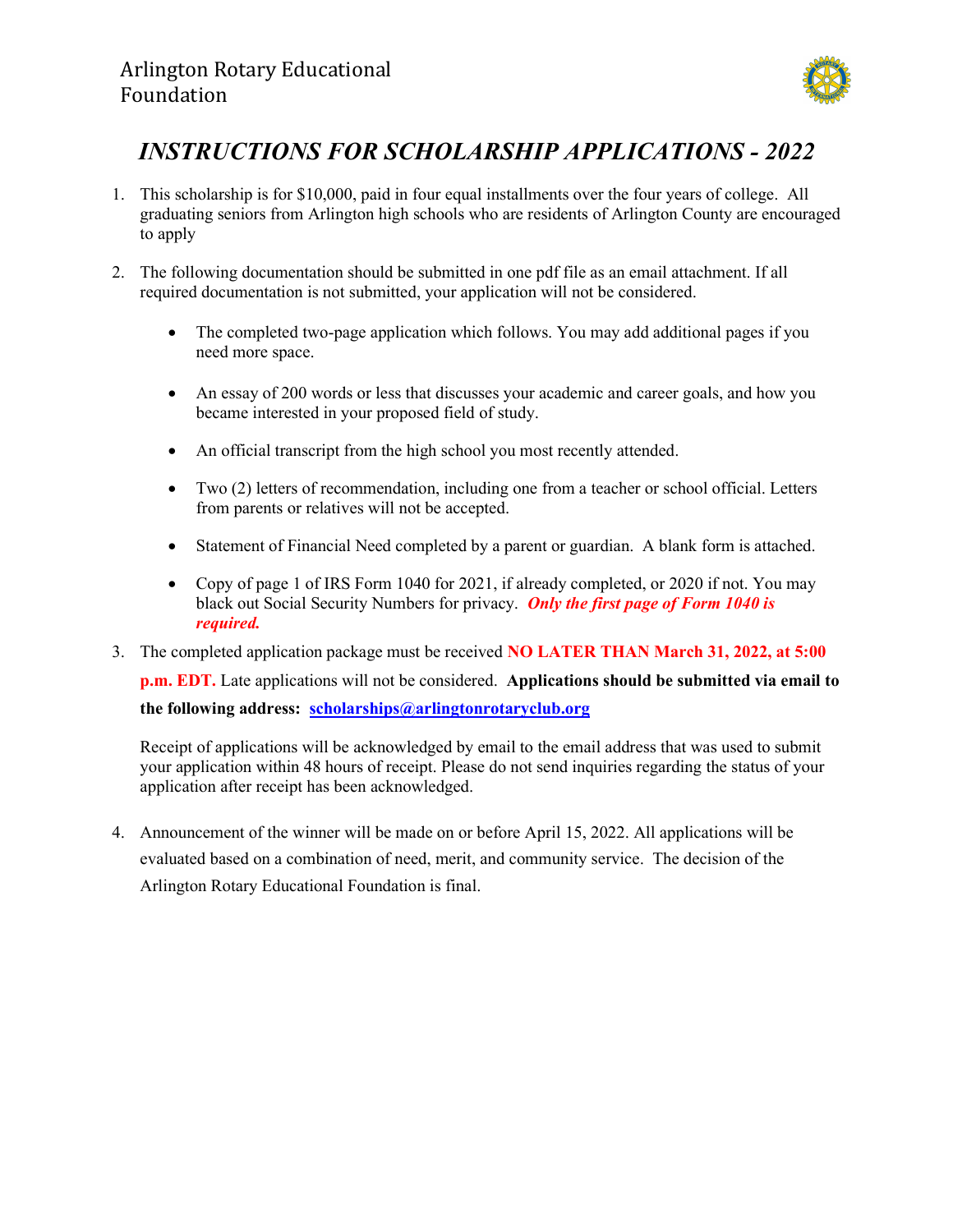# SCHOLARSHIP APPLICATION - CLASS OF 2022

#### PERSONAL DATA

| <b>EDUCATION INFORMATION</b>                                                                           |                                                                                                           |  |  |
|--------------------------------------------------------------------------------------------------------|-----------------------------------------------------------------------------------------------------------|--|--|
|                                                                                                        |                                                                                                           |  |  |
| <b>PROPOSED EDUCATION PLANS</b>                                                                        |                                                                                                           |  |  |
| Name, Location, and Date of Acceptance by the college you hope to attend. If an admissions decision is |                                                                                                           |  |  |
|                                                                                                        | pending, please explain on a separate sheet, and provide your admissions status with other colleges you   |  |  |
|                                                                                                        | might attend.                                                                                             |  |  |
|                                                                                                        |                                                                                                           |  |  |
|                                                                                                        |                                                                                                           |  |  |
|                                                                                                        |                                                                                                           |  |  |
|                                                                                                        | ESTIMATED EXPENSES FOR THE COLLEGE YOU HOPE TO ATTEND                                                     |  |  |
|                                                                                                        |                                                                                                           |  |  |
|                                                                                                        |                                                                                                           |  |  |
|                                                                                                        | Expected sources and amount of funding for these expenses, including family contributions, savings, other |  |  |
| scholarship awards, and student employment:                                                            |                                                                                                           |  |  |

1

 $\mathcal{L}_\mathcal{L} = \{ \mathcal{L}_\mathcal{L} = \{ \mathcal{L}_\mathcal{L} = \{ \mathcal{L}_\mathcal{L} = \{ \mathcal{L}_\mathcal{L} = \{ \mathcal{L}_\mathcal{L} = \{ \mathcal{L}_\mathcal{L} = \{ \mathcal{L}_\mathcal{L} = \{ \mathcal{L}_\mathcal{L} = \{ \mathcal{L}_\mathcal{L} = \{ \mathcal{L}_\mathcal{L} = \{ \mathcal{L}_\mathcal{L} = \{ \mathcal{L}_\mathcal{L} = \{ \mathcal{L}_\mathcal{L} = \{ \mathcal{L}_\mathcal{$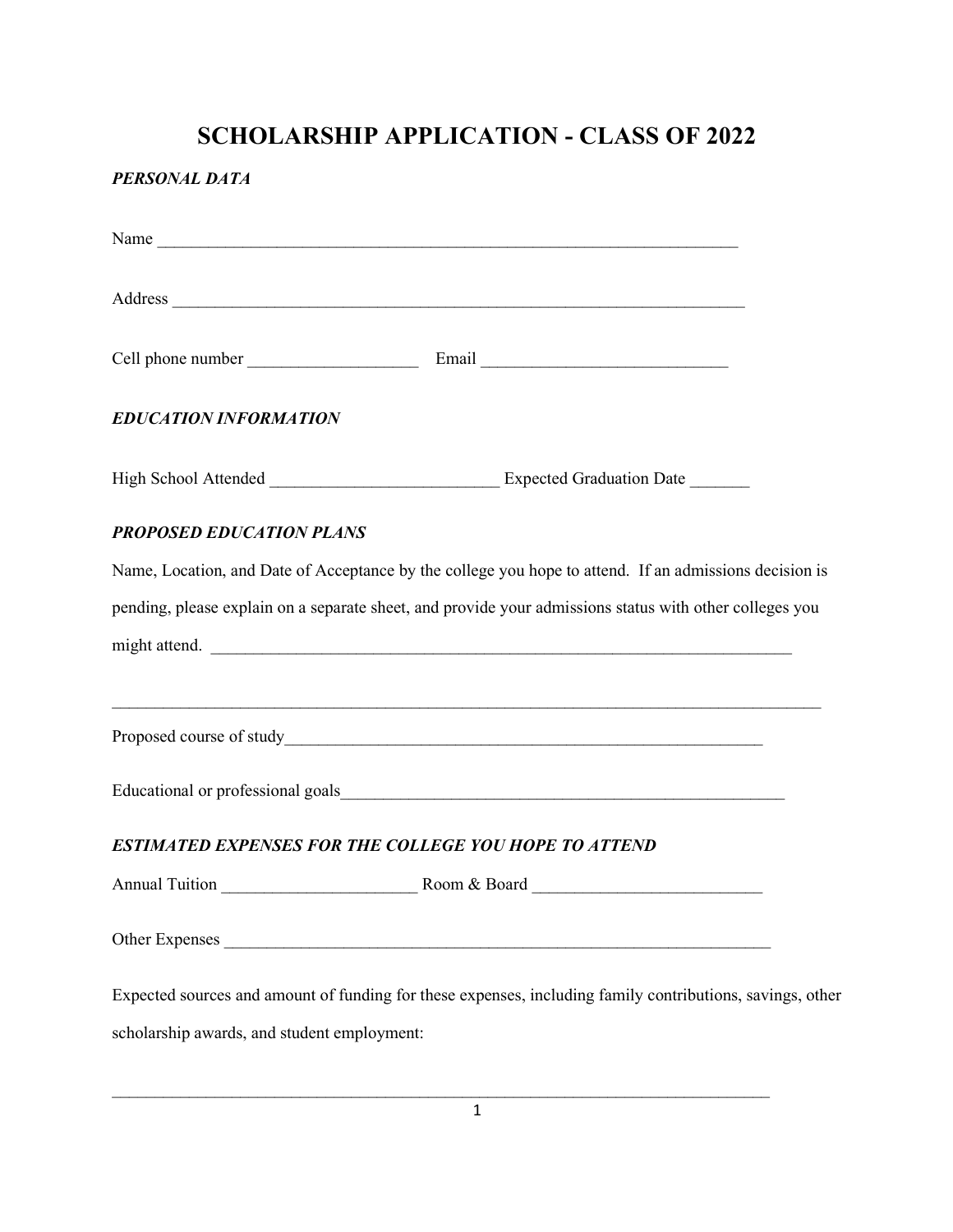#### EXTRA-CURRICULAR ACTIVITIES/COMMUNITY INVOLVEMENT

Organizations and Activities, including Community Service. Please include dates of affiliation and any offices held, along with the names and telephone numbers of contact persons. You may attach a separate labelled page if you need additional space.

Special interests/hobbies/skills

#### WORK EXPERIENCE

List employers, job duties and responsibilities, dates of employment, supervisor names and telephone numbers. You may attach a separate labelled page if you need additional space.

 $\mathcal{L}_\text{max} = \mathcal{L}_\text{max} = \mathcal{L}_\text{max} = \mathcal{L}_\text{max} = \mathcal{L}_\text{max} = \mathcal{L}_\text{max} = \mathcal{L}_\text{max} = \mathcal{L}_\text{max} = \mathcal{L}_\text{max} = \mathcal{L}_\text{max} = \mathcal{L}_\text{max} = \mathcal{L}_\text{max} = \mathcal{L}_\text{max} = \mathcal{L}_\text{max} = \mathcal{L}_\text{max} = \mathcal{L}_\text{max} = \mathcal{L}_\text{max} = \mathcal{L}_\text{max} = \mathcal{$ 

 $\mathcal{L}_\text{max} = \mathcal{L}_\text{max} = \mathcal{L}_\text{max} = \mathcal{L}_\text{max} = \mathcal{L}_\text{max} = \mathcal{L}_\text{max} = \mathcal{L}_\text{max} = \mathcal{L}_\text{max} = \mathcal{L}_\text{max} = \mathcal{L}_\text{max} = \mathcal{L}_\text{max} = \mathcal{L}_\text{max} = \mathcal{L}_\text{max} = \mathcal{L}_\text{max} = \mathcal{L}_\text{max} = \mathcal{L}_\text{max} = \mathcal{L}_\text{max} = \mathcal{L}_\text{max} = \mathcal{$ 

 $\mathcal{L}_\text{max} = \mathcal{L}_\text{max} = \mathcal{L}_\text{max} = \mathcal{L}_\text{max} = \mathcal{L}_\text{max} = \mathcal{L}_\text{max} = \mathcal{L}_\text{max} = \mathcal{L}_\text{max} = \mathcal{L}_\text{max} = \mathcal{L}_\text{max} = \mathcal{L}_\text{max} = \mathcal{L}_\text{max} = \mathcal{L}_\text{max} = \mathcal{L}_\text{max} = \mathcal{L}_\text{max} = \mathcal{L}_\text{max} = \mathcal{L}_\text{max} = \mathcal{L}_\text{max} = \mathcal{$ 

 $\mathcal{L}_\mathcal{L} = \{ \mathcal{L}_\mathcal{L} = \{ \mathcal{L}_\mathcal{L} = \{ \mathcal{L}_\mathcal{L} = \{ \mathcal{L}_\mathcal{L} = \{ \mathcal{L}_\mathcal{L} = \{ \mathcal{L}_\mathcal{L} = \{ \mathcal{L}_\mathcal{L} = \{ \mathcal{L}_\mathcal{L} = \{ \mathcal{L}_\mathcal{L} = \{ \mathcal{L}_\mathcal{L} = \{ \mathcal{L}_\mathcal{L} = \{ \mathcal{L}_\mathcal{L} = \{ \mathcal{L}_\mathcal{L} = \{ \mathcal{L}_\mathcal{$ 

 $\mathcal{L}_\mathcal{L} = \{ \mathcal{L}_\mathcal{L} = \{ \mathcal{L}_\mathcal{L} = \{ \mathcal{L}_\mathcal{L} = \{ \mathcal{L}_\mathcal{L} = \{ \mathcal{L}_\mathcal{L} = \{ \mathcal{L}_\mathcal{L} = \{ \mathcal{L}_\mathcal{L} = \{ \mathcal{L}_\mathcal{L} = \{ \mathcal{L}_\mathcal{L} = \{ \mathcal{L}_\mathcal{L} = \{ \mathcal{L}_\mathcal{L} = \{ \mathcal{L}_\mathcal{L} = \{ \mathcal{L}_\mathcal{L} = \{ \mathcal{L}_\mathcal{$ 

 $\mathcal{L}_\text{max} = \mathcal{L}_\text{max} = \mathcal{L}_\text{max} = \mathcal{L}_\text{max} = \mathcal{L}_\text{max} = \mathcal{L}_\text{max} = \mathcal{L}_\text{max} = \mathcal{L}_\text{max} = \mathcal{L}_\text{max} = \mathcal{L}_\text{max} = \mathcal{L}_\text{max} = \mathcal{L}_\text{max} = \mathcal{L}_\text{max} = \mathcal{L}_\text{max} = \mathcal{L}_\text{max} = \mathcal{L}_\text{max} = \mathcal{L}_\text{max} = \mathcal{L}_\text{max} = \mathcal{$ 

 $\mathcal{L}_\text{max} = \mathcal{L}_\text{max} = \mathcal{L}_\text{max} = \mathcal{L}_\text{max} = \mathcal{L}_\text{max} = \mathcal{L}_\text{max} = \mathcal{L}_\text{max} = \mathcal{L}_\text{max} = \mathcal{L}_\text{max} = \mathcal{L}_\text{max} = \mathcal{L}_\text{max} = \mathcal{L}_\text{max} = \mathcal{L}_\text{max} = \mathcal{L}_\text{max} = \mathcal{L}_\text{max} = \mathcal{L}_\text{max} = \mathcal{L}_\text{max} = \mathcal{L}_\text{max} = \mathcal{$ 

 $\mathcal{L}_\mathcal{L} = \{ \mathcal{L}_\mathcal{L} = \{ \mathcal{L}_\mathcal{L} = \{ \mathcal{L}_\mathcal{L} = \{ \mathcal{L}_\mathcal{L} = \{ \mathcal{L}_\mathcal{L} = \{ \mathcal{L}_\mathcal{L} = \{ \mathcal{L}_\mathcal{L} = \{ \mathcal{L}_\mathcal{L} = \{ \mathcal{L}_\mathcal{L} = \{ \mathcal{L}_\mathcal{L} = \{ \mathcal{L}_\mathcal{L} = \{ \mathcal{L}_\mathcal{L} = \{ \mathcal{L}_\mathcal{L} = \{ \mathcal{L}_\mathcal{$ 

 $\mathcal{L}_\text{max} = \mathcal{L}_\text{max} = \mathcal{L}_\text{max} = \mathcal{L}_\text{max} = \mathcal{L}_\text{max} = \mathcal{L}_\text{max} = \mathcal{L}_\text{max} = \mathcal{L}_\text{max} = \mathcal{L}_\text{max} = \mathcal{L}_\text{max} = \mathcal{L}_\text{max} = \mathcal{L}_\text{max} = \mathcal{L}_\text{max} = \mathcal{L}_\text{max} = \mathcal{L}_\text{max} = \mathcal{L}_\text{max} = \mathcal{L}_\text{max} = \mathcal{L}_\text{max} = \mathcal{$